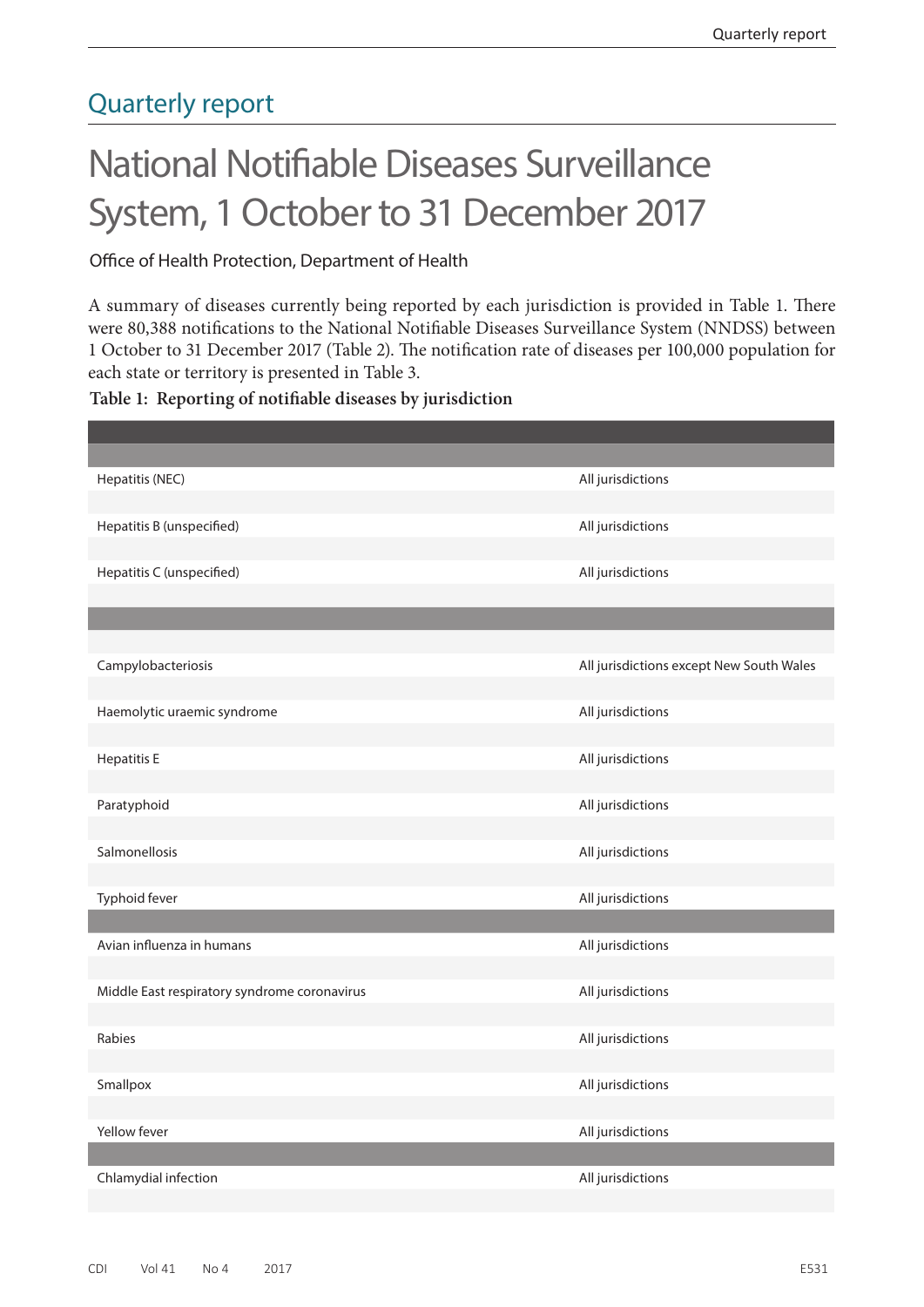| <b>Disease</b>                             | <b>Data received from:</b>                               |
|--------------------------------------------|----------------------------------------------------------|
| Gonococcal infection                       | All jurisdictions                                        |
| Syphilis < 2 years duration                | All jurisdictions                                        |
| Syphilis > 2 years or unspecified duration | All jurisdictions                                        |
| Syphilis - congenital                      | All jurisdictions                                        |
| Vaccine preventable diseases               |                                                          |
| Diphtheria                                 | All jurisdictions                                        |
| Haemophilus influenzae type b              | All jurisdictions                                        |
| Influenza (laboratory confirmed)           | All jurisdictions                                        |
| <b>Measles</b>                             | All jurisdictions                                        |
| Mumps                                      | All jurisdictions                                        |
| Pertussis                                  | All jurisdictions                                        |
| Pneumococcal disease - invasive            | All jurisdictions                                        |
| Poliovirus infection                       | All jurisdictions                                        |
| Rubella                                    | All jurisdictions                                        |
| Rubella - congenital                       | All jurisdictions                                        |
| Tetanus                                    | All jurisdictions                                        |
| Varicella zoster (chickenpox)              | All jurisdictions except New South Wales                 |
| Varicella zoster (shingles)                | All jurisdictions except New South Wales                 |
| Varicella zoster (unspecified)             | All jurisdictions except New South Wales                 |
| <b>Vectorborne diseases</b>                |                                                          |
| Barmah Forest virus infection              | All jurisdictions                                        |
| Chikungunya virus infection                | All jurisdictions except Australian Capital<br>Territory |
| Dengue virus infection                     | All jurisdictions                                        |
| Flavivirus infection (unspecified)         | All jurisdictions                                        |
| Japanese encephalitis virus infection      | All jurisdictions                                        |
| Kunjin virus infection                     | All jurisdictions                                        |
| Malaria                                    | All jurisdictions                                        |
| Murray Valley encephalitis virus infection | All jurisdictions                                        |
| Ross River virus infection                 | All jurisdictions                                        |
| <b>Zoonoses</b>                            |                                                          |
| Anthrax                                    | All jurisdictions                                        |
| Australian bat lyssavirus infection        | All jurisdictions                                        |
| <b>Brucellosis</b>                         | All jurisdictions                                        |
| Leptospirosis                              | All jurisdictions                                        |
| Lyssavirus infection (NEC)                 | All jurisdictions                                        |
| Ornithosis                                 | All jurisdictions                                        |
| Q fever                                    | All jurisdictions                                        |
| Tularaemia                                 | All jurisdictions                                        |
| <b>Other bacterial infections</b>          |                                                          |
| Legionellosis                              | All jurisdictions                                        |
| Leprosy                                    | All jurisdictions                                        |
| Meningococcal infection - invasive         | All jurisdictions                                        |
| Tuberculosis                               | All jurisdictions                                        |
| Not elsewhere classified.<br><b>NEC</b>    |                                                          |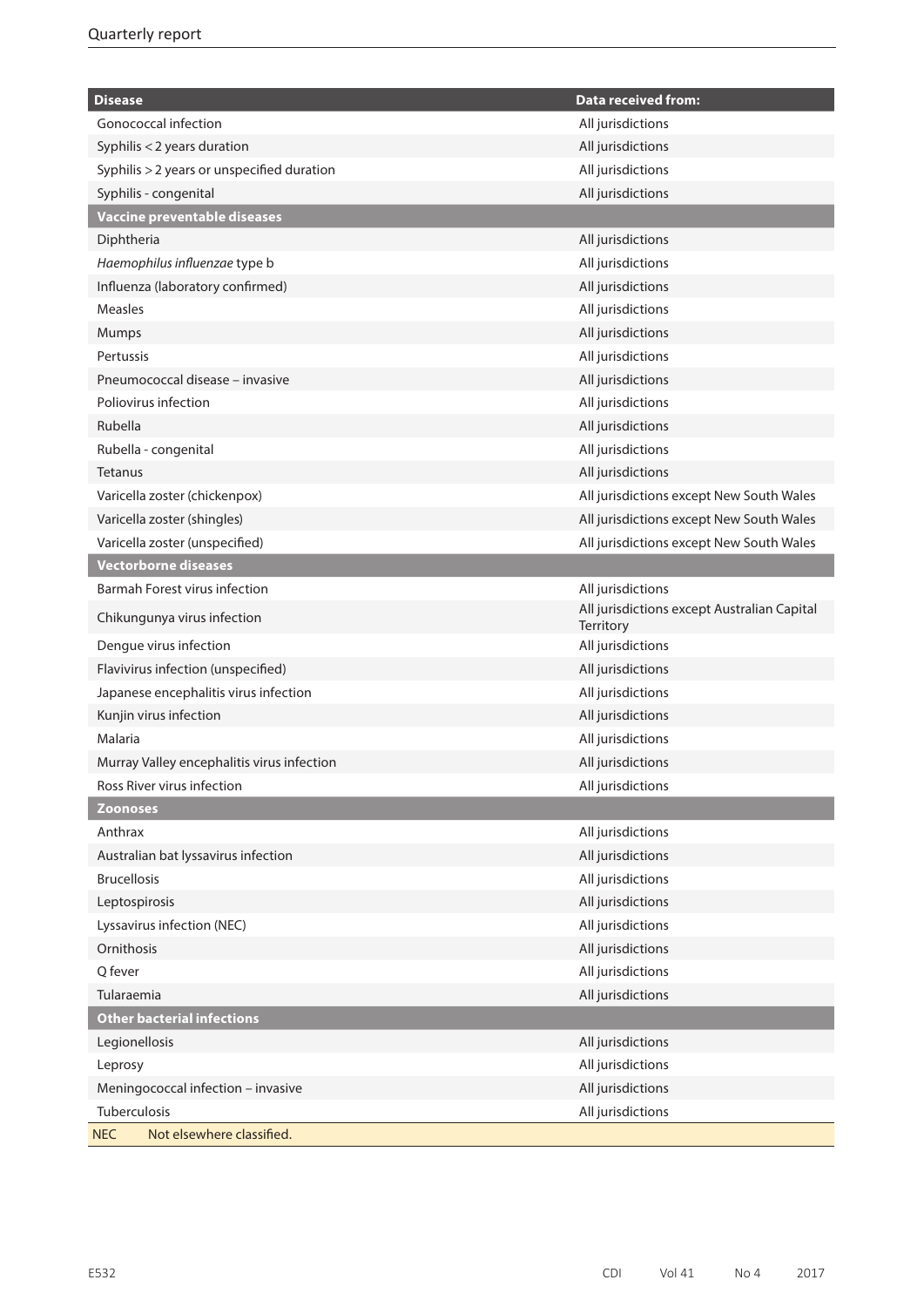| Notifications of diseases received by state and<br>Table 2: |                |                |                         |                          |                          |                  |                          |                          |                                            |                           | territory health authorities, 1 October to 31 December 2017, by date of diagnosis* |                                        |                  |                  |                  |
|-------------------------------------------------------------|----------------|----------------|-------------------------|--------------------------|--------------------------|------------------|--------------------------|--------------------------|--------------------------------------------|---------------------------|------------------------------------------------------------------------------------|----------------------------------------|------------------|------------------|------------------|
| <b>Disease</b>                                              | <b>ACT</b>     | NSW            | $\overline{\mathsf{z}}$ | qro                      | $\mathfrak{F}$           | <u>ហ្គ</u><br>E  | $\leq$                   | Ş                        | <b>Total current Total last</b><br>quarter | quarter                   | <b>Total same period</b><br>previous year                                          | mean current<br>Last 5 years<br>quarte | Ratio            | Year to<br>date  | years)<br>Last 5 |
| <b>Bloodborne diseases</b>                                  |                |                |                         |                          |                          |                  |                          |                          |                                            |                           |                                                                                    |                                        |                  |                  |                  |
| Hepatitis B (newly acquired) <sup>+</sup>                   | $\circ$        | 5              | $\circ$                 | $\infty$                 | $\sim$                   |                  |                          |                          | $\mathfrak{Z}$                             | 33                        | $\overline{37}$                                                                    | 39                                     | 0.8              | $\overline{141}$ | 167.4            |
| Hepatitis B (unspecified)                                   |                | 553            | 29                      | <b>201</b>               | 2                        | $\equiv$         | 416                      | 126                      | 1,425                                      | 1,482                     | 1,411                                                                              | 1,544                                  | 0.9              | 5,967            | 6,446.2          |
| Hepatitis C (newly acquired)                                | $\sim$         | $\overline{1}$ | $\circ$                 | 85                       | $\circ$                  | $\mathsf{L}\cap$ | $\overline{-}$           | 34                       | 156                                        | 147                       | 186                                                                                | 157.8                                  |                  | $610$            | 625.6            |
| Hepatitis C (unspecified) <sup>#</sup>                      | $\overline{5}$ | 1,041          | $\overline{37}$         | 517                      | 82                       | $\overline{6}$   | 425                      | 266<br>0                 | 2,460                                      | 2,533                     |                                                                                    | 2,532                                  |                  | 10,089           | 10,038.2         |
| Hepatitis D                                                 | $\circ$        | $\circ$        | $\circ$                 | $\overline{\phantom{0}}$ | S                        | $\circ$          |                          |                          | $\frac{6}{2}$                              | 26                        | 2,796<br>15                                                                        | 12.8                                   | $\frac{3}{2}$    | $\mathcal{Z}$    | 51.2             |
| Gastrointestinal diseases                                   |                |                |                         |                          |                          |                  |                          |                          |                                            |                           |                                                                                    |                                        |                  |                  |                  |
| Botulism                                                    | $\circ$        |                | $\circ$                 | $\circ$                  |                          | $\circ$          |                          |                          |                                            |                           |                                                                                    | 0.2                                    | $\overline{0}$   |                  | $\frac{6}{1}$    |
| Campylobacteriosis                                          | 142            | $\frac{z}{z}$  | 73                      | 2,139                    | 789                      | 221              | 1,807                    | 932                      | 6,103                                      | 4,999                     | 6,993                                                                              | 5,545.8                                | $\Xi$            | 22,385           | 19,411           |
| Cryptosporidiosis                                           | $\sim$         | 136            | $\overline{1}$          | 157                      | 28                       | $\overline{c}$   | 234                      | 28                       | 614                                        | 516                       | 952                                                                                | 708.4                                  | $\overline{0}$ . | 4,683            | 3,776.8          |
| Haemolytic uraemic syndrome<br>(HUS)                        | $\circ$        | $\circ$        | $\circ$                 | $\circ$                  | $\sim$                   | $\circ$          | $\overline{\phantom{0}}$ | $\circ$                  | $\mathsf{m}$                               |                           | $\circ$                                                                            | 4.8                                    | 0.6              | $\overline{4}$   | $\frac{8}{2}$    |
| Hepatitis A                                                 | $\circ$        | 22             | $\circ$                 | $\overline{ }$           | $\overline{15}$          | $\circ$          | 35                       | $\overline{\phantom{m}}$ | $80\,$                                     | $\mathsf{S}^{\mathsf{O}}$ | $\overline{4}$                                                                     | 41.8                                   | $\ddot{0}$       | 211              | 182.2            |
| Hepatitis E                                                 | $\circ$        | 4              | $\circ$                 | $\overline{\phantom{m}}$ | $\circ$                  | $\circ$          | $\sim$                   |                          |                                            | $\overline{0}$            | $\overline{15}$                                                                    | 13.2                                   | 0.5              | 47               | 41.6             |
| Listeriosis                                                 |                | $\circ$        | $\circ$                 | $\sim$                   | $\overline{\phantom{0}}$ | $\circ$          | $\sqrt{2}$               | $\circ$ $\circ$          | $\frac{5}{15}$                             | $\tilde{1}$               | $\overline{21}$                                                                    | 21.2                                   | 0.7              | $\gtrsim$        | 80.6             |
| Paratyphoid                                                 | $\sim$         | $\supseteq$    | $\circ$                 |                          | $\sim$                   | $\circ$          | $\infty$                 | $\circ$                  | 23                                         | $\circ$                   | $\overline{1}$                                                                     | 19.2                                   | $\ddot{c}$       | 8 <sup>o</sup>   | 75.4             |
| <b>STEC<sup>§</sup></b>                                     | $\circ$        | $\overline{4}$ | $\circ$                 | $\overline{ }$           | 85                       | $\overline{ }$   | $\Xi$                    | $\overline{2}$           | $\overline{141}$                           | 116                       | 146                                                                                | 56.2                                   | 2.5              | 490              | 176.8            |
| Salmonellosis                                               | 33             | 834            | 137                     | 883                      | 407                      | 96               | 776                      | 558                      | 3,724                                      | 2,569                     | 3,872                                                                              | 3,623.                                 |                  | 16,438           | 15,038.2         |
| Shigellosis                                                 | $\sim$         | 65             | 137                     | 58                       | $\overline{20}$          | ${}^{\circ}$     | 162                      | 69                       | 521                                        | 429                       | 362                                                                                | 230                                    | $2.\overline{3}$ | 1,757            | 913.6            |
| Typhoid Fever                                               | $\circ$        | $\overline{0}$ | $\circ$                 | $\sim$                   | $\overline{\phantom{0}}$ | $\circ$          | $\overline{C}$           | $\overline{0}$           | 33                                         | 23                        | 25                                                                                 | 29.2                                   | $\Xi$            | 141              | 121.4            |
| Quarantinable diseases                                      |                |                |                         |                          |                          |                  |                          |                          |                                            |                           |                                                                                    |                                        |                  |                  |                  |
| Avian influenza in humans (AIH)                             | $\circ$        | $\circ$        | $\circ$                 | $\circ$                  | $\circ$                  | $\circ$          | $\circ$                  | $\circ$                  | $\circ$                                    | $\circ$                   | $\circ$                                                                            | $\circ$                                | $\circ$          | $\circ$          | $\circ$          |
| Cholera                                                     | $\circ$        |                | $\circ$                 | $\circ$                  | $\circ$                  | $\circ$          | $\circ$                  | $\circ$                  |                                            | $\overline{ }$            |                                                                                    | $0.\overline{8}$                       | $\ddot{ }$       | $\sim$           | 2.6              |
| Middle East respiratory syndrome<br>coronavirus (MERS-CoV)  | $\circ$        | $\circ$        | $\circ$                 | $\circ$                  | $\circ$                  | $\circ$          | $\circ$                  | $\circ$                  | $\circ$                                    | $\circ$                   | $\circ$                                                                            | $\circ$                                | $\circ$          | $\circ$          | $\circ$          |
| Plague                                                      | 0              | $\circ$        | 0                       | $\circ$                  | $\circ$                  | $\circ$          | 0                        | $\circ$                  | 0                                          | $\circ$                   | 0                                                                                  | 0                                      | 0                | 0                | $\circ$          |
| Rabies                                                      | $\circ$        | $\circ$        | $\circ$                 | $\circ$                  | $\circ$                  | $\circ$          | $\circ$                  | $\circ$                  | $\circ$                                    | $\circ$                   | 0                                                                                  | $\circ$                                | $\circ$          | $\circ$          | $\circ$          |
| Severe acute respiratory syndrome<br>(SARS)                 | $\circ$        | $\circ$        | $\circ$                 | $\circ$                  | $\circ$                  | $\circ$          | $\circ$                  | $\circ$                  | $\circ$                                    | $\circ$                   | $\circ$                                                                            | $\circ$                                | $\circ$          | $\circ$          | $\circ$          |
| Smallpox                                                    | 0              | $\circ$        | $\circ$                 | $\circ$                  | $\circ$                  | $\circ$          | 0                        | $\circ$                  | 0                                          | $\circ$                   | 0                                                                                  | 0                                      | $\circ$          | 0                | $\circ$          |
| Viral haemorrhagic fever (NEC)                              | $\circ$        | $\circ$        | O                       | $\circ$                  | $\circ$                  | $\circ$          | $\circ$                  |                          | $\circ$                                    | $\circ$                   | 0                                                                                  | $\circ$                                | $\circ$          | $\circ$          | $\circ$          |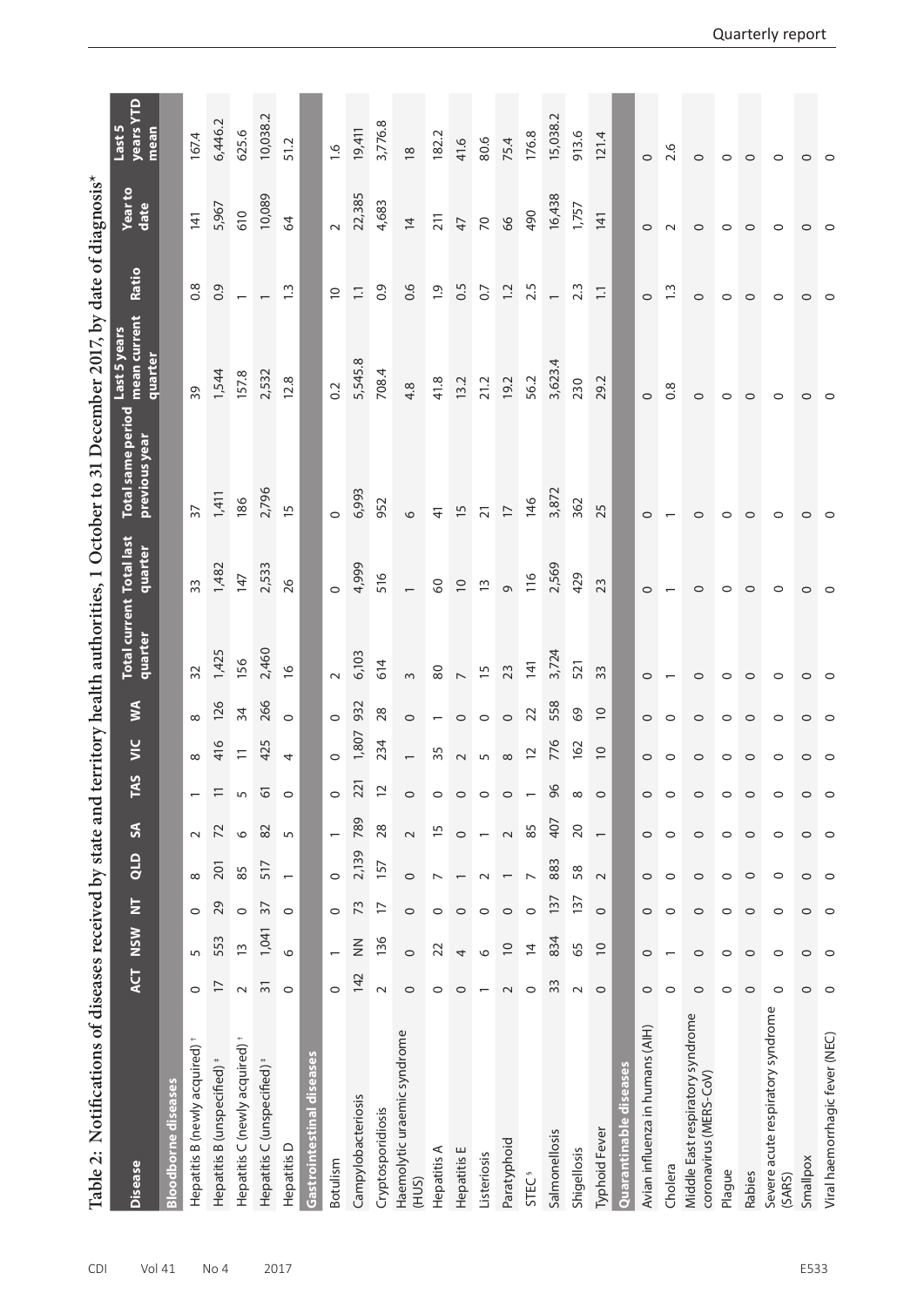| <b>Disease</b>                                    |                 | ACT NSW                  | $\overline{z}$      | QLD     | S               | E             | AS VIC         | УV             | Total current Total last<br>quarter quarter |                 | Total same period<br>previous year | Last 5 years<br>  mean current<br>quarter | Ratio            | Year to<br>date     | years YTD<br>Last 5<br>mean |
|---------------------------------------------------|-----------------|--------------------------|---------------------|---------|-----------------|---------------|----------------|----------------|---------------------------------------------|-----------------|------------------------------------|-------------------------------------------|------------------|---------------------|-----------------------------|
| Yellow fever                                      | $\circ$         | $\circ$                  | $\circ$             | $\circ$ | $\circ$         | $\circ$       | $\circ$        | $\circ$        | $\circ$                                     | $\circ$         | $\circ$                            | $\circ$                                   | $\circ$          | $\circ$             | $\circ$                     |
| Sexually transmissible infections                 |                 |                          |                     |         |                 |               |                |                |                                             |                 |                                    |                                           |                  |                     |                             |
| Chlamydial infection <sup>1</sup>                 | 369             | 7,171                    | 678                 | 5,497   | 1,368           | 339           | 2,944          | 2,702          | 21,068                                      | 22,798          | 22,586                             | 20,921.8                                  |                  | 96,352              | 86,947.2                    |
| Donovanosis                                       | $\circ$         | $\circ$                  | $\circ$             | $\circ$ | $\circ$         | $\circ$       | $\circ$        | $\circ$        | $\circ$                                     | $\circ$         | $\circ$                            | $\circ$                                   | $\circ$          | $\circ$             | 0.4                         |
| Gonococcal infection <sup>1</sup>                 | 73              | 2,266                    | 457                 | 1,139   | 312             | 24            | 1,758          | 646            | 6,675                                       | 6,713           | 6,216                              | 4,361.8                                   | 1.5              | 28,411              | 17,377.4                    |
| Syphilis < 2 years 1                              | ${}^{\circ}$    | 265                      | $\overline{\infty}$ | 250     | $\overline{a}$  | $\sim$        | 324            | $87$           | 1,057                                       | 1,127           | 833                                | 587                                       | $\frac{8}{1}$    | 4,347               | 2,319.4                     |
| Syphilis > 2 years or unspecified<br>duration *.1 | $\sim$          | 137                      | 22                  | 68      | $\overline{21}$ | $\circ$       | 186            | 48             | 484                                         | 511             | 491                                | 429                                       | $\Xi$            | 2,027               | 1,779                       |
| Syphilis congenital                               | $\circ$         | $\overline{\phantom{0}}$ | $\circ$             |         | $\circ$         | $\circ$       | $\circ$        | $\circ$        | $\sim$                                      | $\sim$          | $\circ$                            | 0.4                                       | 5                | $\infty$            | 3.2                         |
| Vaccine preventable diseases                      |                 |                          |                     |         |                 |               |                |                |                                             |                 |                                    |                                           |                  |                     |                             |
| Diphtheria                                        | 0               | $\circ$                  | 0                   |         | $\circ$         | 0             |                |                |                                             |                 |                                    |                                           |                  | $\infty$            |                             |
| Haemophilus influenzae type b                     | $\circ$         | 4                        |                     |         | $\circ$         | $\circ$       |                | $\circ$        | $\circ$                                     |                 |                                    | 3.6                                       | $\overline{1.7}$ | 15                  | $\frac{8}{2}$               |
| Influenza (laboratory confirmed)                  | 272             | 4,927                    | 223                 | 5,195   | 4,248           | 311           | 4,582          | 1,464          | 21,222                                      | 207,263         | 15,034                             | 7,505.8                                   | 2.8              | 249,787             | 66,406.8                    |
| Measles                                           | $\sim$          | 4                        | $\circ$             | $\circ$ | $\circ$         | $\circ$       | $\omega$       | $\circ$        |                                             | $\overline{0}$  | 29                                 | 38.2                                      | 0.2              | $\overline{\infty}$ | 173.8                       |
| Mumps                                             | $\circ$         | $\overline{5}$           | 27                  | 138     | $\sim$          |               | $\overline{C}$ | $\sqrt{2}$     | 222                                         | 219             | 110                                | 103.6                                     | $\overline{2.1}$ | 809                 | 410.6                       |
| Pertussis                                         | 23              | 1,083                    | 32                  | 337     | 360             |               | 517            | 412            | 2,779                                       | 3,099           | 5,571                              | 5,532.6                                   | 0.5              | 12,118              | 18, 195.2                   |
| Pneumococcal disease (invasive)                   | G               | 143                      | $\overline{4}$      | 59      | $\overline{4}$  |               | 106            | $\mathfrak{Z}$ | 418                                         | 870             | 396                                | 351.4                                     | $\overline{1}$ : | 2,040               | 1,620.2                     |
| Poliovirus infection                              | $\circ$         | $\circ$                  | $\circ$             | $\circ$ | $\circ$         | 20000         | $\circ$        | $\circ$        | $\circ$                                     | $\circ$         | $\circ$                            | $\circ$                                   | $\circ$          | $\circ$             | $\circ$                     |
| Rotavirus                                         | $\circ$         | 739                      | $\overline{ }$      | 527     | 558             |               | $\circ$        | 97             | 2,015                                       | 2,850           | 855                                | 1,110.6                                   | $1.8$            | 7,001               | 3,316                       |
| Rubella                                           | $\circ$         |                          | $\circ$             | $\circ$ | $\circ$         |               | $\circ$        | $\circ$        |                                             | $\infty$        |                                    | 4.4                                       | 0.2              |                     | 21.8                        |
| Rubella congenital                                | $\circ$         | $\circ$                  | $\circ$             | $\circ$ | $\circ$         | $\circ$       | $\circ$        | $\circ$        | $\circ$                                     | $\circ$         | $\circ$                            | 0.2                                       | $\circ$          | $\circ$             | 0.8                         |
| Tetanus                                           | $\circ$         | $\circ$                  | $\circ$             |         | $\circ$         | $\circ$       | $\circ$        | $\circ$        |                                             | $\circ$         |                                    | $-1.6$                                    | 0.6              | $\overline{a}$      | 4.6                         |
| Varicella zoster (chickenpox)                     | 42              | $\frac{z}{z}$            | F                   | 182     | 134             | $\tilde{1}$   | 349            | 178            | 915                                         | 854             | 1,001                              | 702.6                                     | $\frac{3}{2}$    | 3,153               | 2,349.4                     |
| Varicella zoster (shingles)                       | 82              | $\frac{2}{2}$            | 95                  | 554     | 662             | 104           | 667            | 508            | 2,672                                       | 2,142           | 2,106                              | 1,558                                     | $\overline{1.7}$ | 9,128               | 5,771.2                     |
| Varicella zoster (unspecified)                    | $\overline{49}$ | $\frac{z}{z}$            |                     | 1,364   | 93              | $\frac{4}{3}$ | 1,784          | 401            | 3,735                                       | 4,088           | 3,983                              | 3,303.8                                   | $\Xi$            | 15,839              | 12,353.6                    |
| Vectorborne diseases                              |                 |                          |                     |         |                 |               |                |                |                                             |                 |                                    |                                           |                  |                     |                             |
| Barmah Forest virus infection                     | 0               | 22                       | $\sim$              | 64      |                 | $\circ$       | $\sim$         | $\frac{1}{2}$  | 107                                         | 81              | 68                                 | 275                                       | 0.4              | 448                 | 1,533.2                     |
| Chikungunya virus infection                       | $\circ$         | $\supseteq$              | $\circ$             | $\sim$  | $\circ$         | $\circ$       | $\overline{C}$ | $\sim$         | 25                                          | $\overline{31}$ | 47                                 | 25.8                                      |                  | 98                  | 97.6                        |
| Dengue virus infection                            | $\overline{16}$ | 87                       | S                   | 36      | $\circ$         | 4             | 39             | $33$           | 224                                         | 190             | 339                                | 290.8                                     | $0.\overline{8}$ | 1,070               | 1,810.8                     |
| Flavivirus infection (unspecified)                | $\circ$         | $\circ$                  | $\circ$             |         | $\circ$         | $\circ$       | $\circ$        | $\circ$        |                                             | $\circ$         | $\overline{4}$                     | 4.2                                       | 0.2              | $\frac{15}{2}$      | 33.6                        |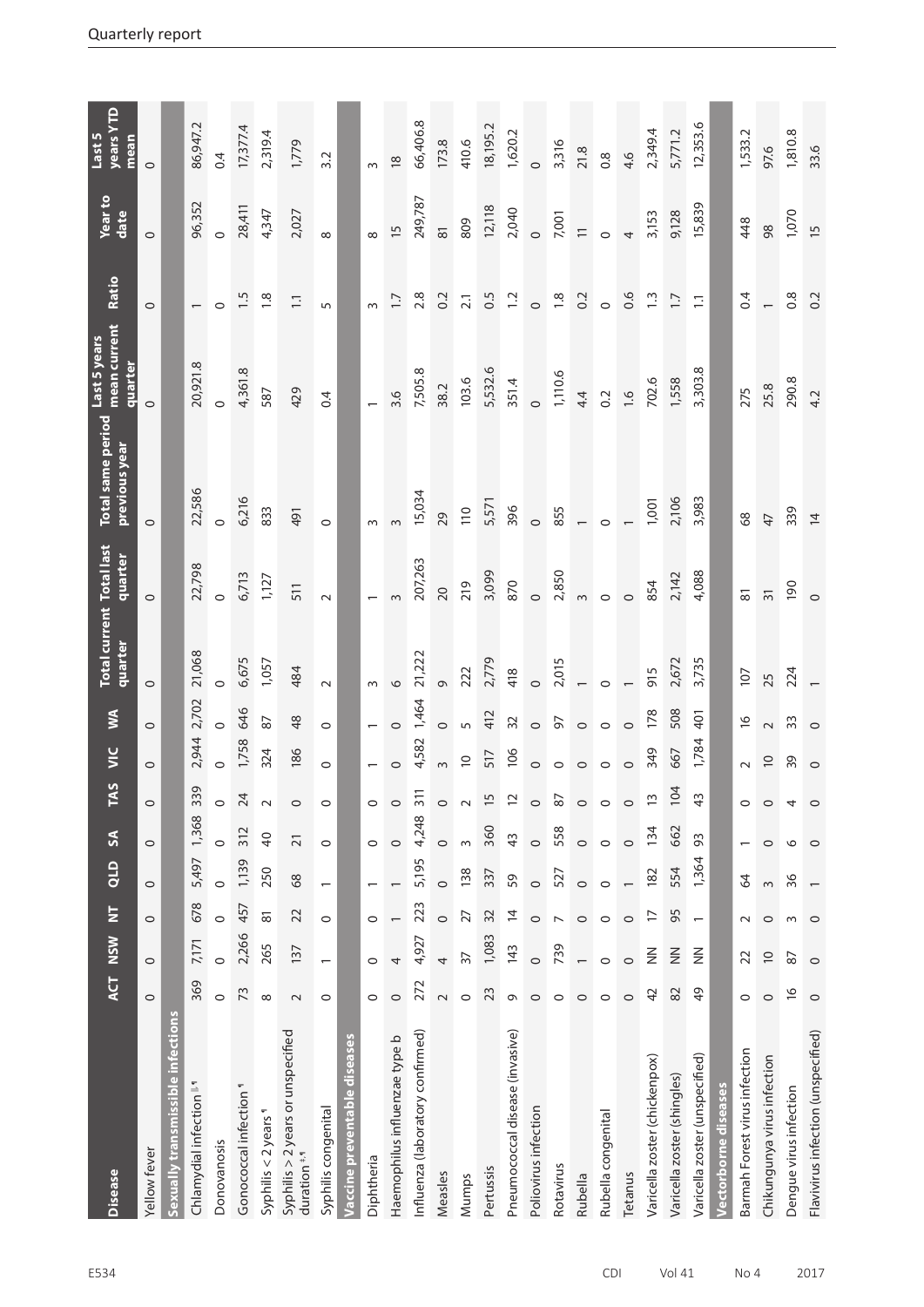| <b>Disease</b>                                |          | ACT NSW  | Ż              | QLD                       | $\boldsymbol{S}$ | <b>TAS</b>                       | УIС            | Š                        | <b>Total current Total last</b><br>quarter | quarter        | <b>Total same period</b><br>previous year | mean current<br>Last 5 years<br>quarter | Ratio           | <b>Year to</b><br>date   | <b>Vears YTD</b><br>Last 5<br>mean |
|-----------------------------------------------|----------|----------|----------------|---------------------------|------------------|----------------------------------|----------------|--------------------------|--------------------------------------------|----------------|-------------------------------------------|-----------------------------------------|-----------------|--------------------------|------------------------------------|
| Japanese encephalitis virus infection 0       |          | $\circ$  | $\circ$        | $\circ$                   | $\circ$          | $\circ$                          | $\circ$        | $\circ$                  | $\circ$                                    | $\circ$        | $\circ$                                   | 0.2                                     | $\circ$         | $\overline{\phantom{0}}$ | $\frac{8}{1}$                      |
| Malaria                                       | $\sim$   | $\equiv$ | $\circ$        | 28                        |                  | $\sim$                           | $\frac{8}{2}$  | $\overline{\phantom{a}}$ | $69$                                       | 95             | 76                                        | 76.6                                    | $\overline{0}$  | 359                      | 325.8                              |
| Murray Valley encephalitis virus<br>infection | $\circ$  | $\circ$  | $\circ$        | $\circ$                   | $\circ$          | $\circ$                          | $\circ$        | $\circ$                  | $\circ$                                    | $\circ$        | $\circ$                                   | $\circ$                                 | $\circ$         | $\circ$                  | 0.6                                |
| Ross River virus infection                    | $\circ$  | 121      | 27             | 202                       | $\tilde{1}$      | $\circ$                          | $\frac{34}{3}$ | 165                      | 562                                        | 578            | 1,183                                     | 1,085.2                                 | 0.5             | 6,913                    | 5,516.8                            |
| West Nile/Kunjin virus infection              | $\circ$  | $\circ$  | $\circ$        | $\circ$                   | $\circ$          | $\circ$                          | $\circ$        | $\circ$                  | $\circ$                                    | $\sim$         | $\circ$                                   | 0.6                                     | $\circ$         | $\circ$                  | $\frac{8}{2}$                      |
| <b>Zoonoses</b>                               |          |          |                |                           |                  |                                  |                |                          |                                            |                |                                           |                                         |                 |                          |                                    |
| Anthrax                                       | 0        | 0        | 0              | 0                         | 0                | 0                                | $\circ$        | 0                        | 0                                          | $\circ$        | $\circ$                                   | 0                                       | $\circ$         | $\circ$                  | $\circ$                            |
| Australian bat lyssavirus infection           | $\circ$  | $\circ$  | $\circ$        | $\circ$                   | 0                | $\circ$                          | $\circ$        | $\circ$                  | $\circ$                                    | $\circ$        | $\circ$                                   | $\circ$                                 | $\circ$         | $\circ$                  | 0.2                                |
| <b>Brucellosis</b>                            | $\circ$  | 4        | 0              | 4                         | 0                | $\circ$                          | $\circ$        | $\circ$                  | $\infty$                                   | $\sim$         | LO                                        | 4.6                                     | $\ddot{5}$      | $\overline{\infty}$      | 19.8                               |
| Leptospirosis                                 | $\circ$  | $\sim$   | $\sim$         | $\overline{c}$            | $\circ$          | $\circ$                          |                | $\overline{\phantom{0}}$ | $\frac{8}{2}$                              | 32             | $\overline{2}$                            | 15.6                                    | $\ddot{ }$ :2   | 142                      | 95                                 |
| Lyssavirus infection (NEC)                    | $\circ$  | $\circ$  | $\circ$        | $\circ$                   | $\circ$          | $\circ$                          | $\circ$        | $\circ$                  | $\circ$                                    | $\circ$        | $\circ$                                   | $\circ$                                 | $\circ$         | $\circ$                  | $\circ$                            |
| Ornithosis                                    | $\circ$  | $\circ$  | $\circ$        | $\circ$                   | $\circ$          | $\circ$                          | $\circ$        | $\circ$                  | $\circ$                                    | $\sqrt{2}$     | $\frac{1}{2}$                             | 16.4                                    | 0.4             | $\overline{21}$          | 40.4                               |
| Q fever                                       | $\circ$  | 4        |                | 43                        | $\overline{ }$   | $\sim$                           | O              | $\sim$                   | $\overline{5}$                             | 98             | $\frac{149}{5}$                           | 121.6                                   | $\frac{8}{2}$   | 454                      | 498.8                              |
| Tularaemia                                    | $\circ$  | $\circ$  | $\circ$        | $\circ$                   | $\circ$          | $\circ$                          | $\circ$        | $\circ$                  | $\circ$                                    | $\circ$        | $\circ$                                   | $\circ$                                 | $\circ$         | $\circ$                  | $\circ$                            |
| Other bacterial infections                    |          |          |                |                           |                  |                                  |                |                          |                                            |                |                                           |                                         |                 |                          |                                    |
| Legionellosis                                 | $\circ$  | 33       | $\circ$        | $\overline{21}$           | G                |                                  | 36             | 12                       | 112                                        | $\overline{7}$ | 57                                        | 104.2                                   | $\Xi$           | 385                      | 409.8                              |
| Leprosy                                       | $\circ$  |          | 0              | $\sim$                    |                  | $\circ$                          | $\circ$        |                          | $\overline{5}$                             | $\sim$         | $\circ$                                   | 3.6                                     | $\overline{4}$  | $\overline{C}$           | 13.2                               |
| Meningococcal disease (invasive)**            | $\circ$  | 20       | $\tilde{1}$    | $\frac{6}{2}$             | 5                | $\circ$                          | 24             | $\overline{0}$           | 103                                        | 141            | $82\,$                                    | 48.6                                    | $\overline{21}$ | 382                      | 194.4                              |
| Tuberculosis                                  | $\infty$ | 144      | $\overline{ }$ | 51                        | 12               | $\sim$                           | 136            | 50                       | 406                                        | 361            | 389                                       | 363.2                                   | $\Xi$           | 1,416                    | 1,307.2                            |
|                                               | 1,184    |          |                | 19,995 2,140 19,866 9,415 |                  | $\frac{86}{2}$<br>$\frac{13}{2}$ | 17,459         | 8,943                    | 80,388                                     | 267,220        | 78,604                                    |                                         |                 | 506,054                  |                                    |
|                                               |          |          |                |                           |                  |                                  |                |                          |                                            |                |                                           |                                         |                 |                          |                                    |

 $^\ast$  The date of diagnosis is the onset date or where the date of onset was not known, the earliest of the specimen collection date, the notification date, or the notification receive date. For \* The date of diagnosis is the onset date or where the date of onset was not known, the earliest of the hepatitis B (unspecified), hepatitis C (unspecified), leprosy, syphilis (> 2 years or unspecified duration) specimen collection date, the notification date, or the notification receive date. For

hepatitis B (unspecified), hepatitis C (unspecified), leprosy, syphilis (> 2 years or unspecified duration) and tuberculosis, the public health unit notification receive date was used. and tuberculosis, the public health unit notification receive date was used.

Newly acquired hepatitis includes cases where the infection was determined to be acquired within 24 † Newly acquired hepatitis includes cases where the infection was determined to be acquired within 24 months prior to diagnosis. Queensland began reporting hepatitis C newly acquired from months prior to diagnosis. Queensland began reporting hepatitis C newly acquired from

September 2016. Previous notifications are reported under hepatitis unspecified. 1 September 2016. Previous notifications are reported under hepatitis unspecified.

Unspecified hepatitis and syphilis includes cases where the duration of infection could not be ‡ Unspecified hepatitis and syphilis includes cases where the duration of infection could not be determined or is greater than 24 months. determined or is greater than 24 months.

i Infection with Shiga toxin/verotoxin-producing Escherichia coli. § Infection with Shiga toxin/verotoxin-producing Escherichia coli.

Includes Chlamydia trachomatis identified from cervical, rectal, urine, urethral and throat samples, || Includes Chlamydia trachomatis identified from cervical, rectal, urine, urethral and throat samples, except for South Australia, which reports only cervical, urine and urethral specimens. except for South Australia, which reports only cervical, urine and urethral specimens.

1 The national case definitions for chlamydia, gonococcal and syphilis diagnoses include infections that ¶ The national case definitions for chlamydia, gonococcal and syphilis diagnoses include infections that may be acquired through a non-sexual mode (especially in children - e.g. perinatal may be acquired through a non-sexual mode (especially in children – e.g. perinatal

infections, epidemic gonococcal conjunctivitis).

infections, epidemic gonococcal conjunctivitis). '<br>\*\* Only invasive meningococcal disease is nationally notifiable. However, New South Wales and the<br>Australian Capital Territory also report conjunctival cases. \*\* Only invasive meningococcal disease is nationally notifiable. However, New South Wales and the Australian Capital Territory also report conjunctival cases.

NN Not notifiable

NN Not notifiable<br>NEC Not elsewhere classified NEC Not elsewhere classified

Totals comprise data from all states and territories. Cumulative figures are subject to retrospective<br>revision so there may be discrepancies between the number of new notifications and the increment in revision so there may be discrepancies between the number of new notifications and the increment in Totals comprise data from all states and territories. Cumulative figures are subject to retrospective the cumulative figure from the previous period. the cumulative figure from the previous period.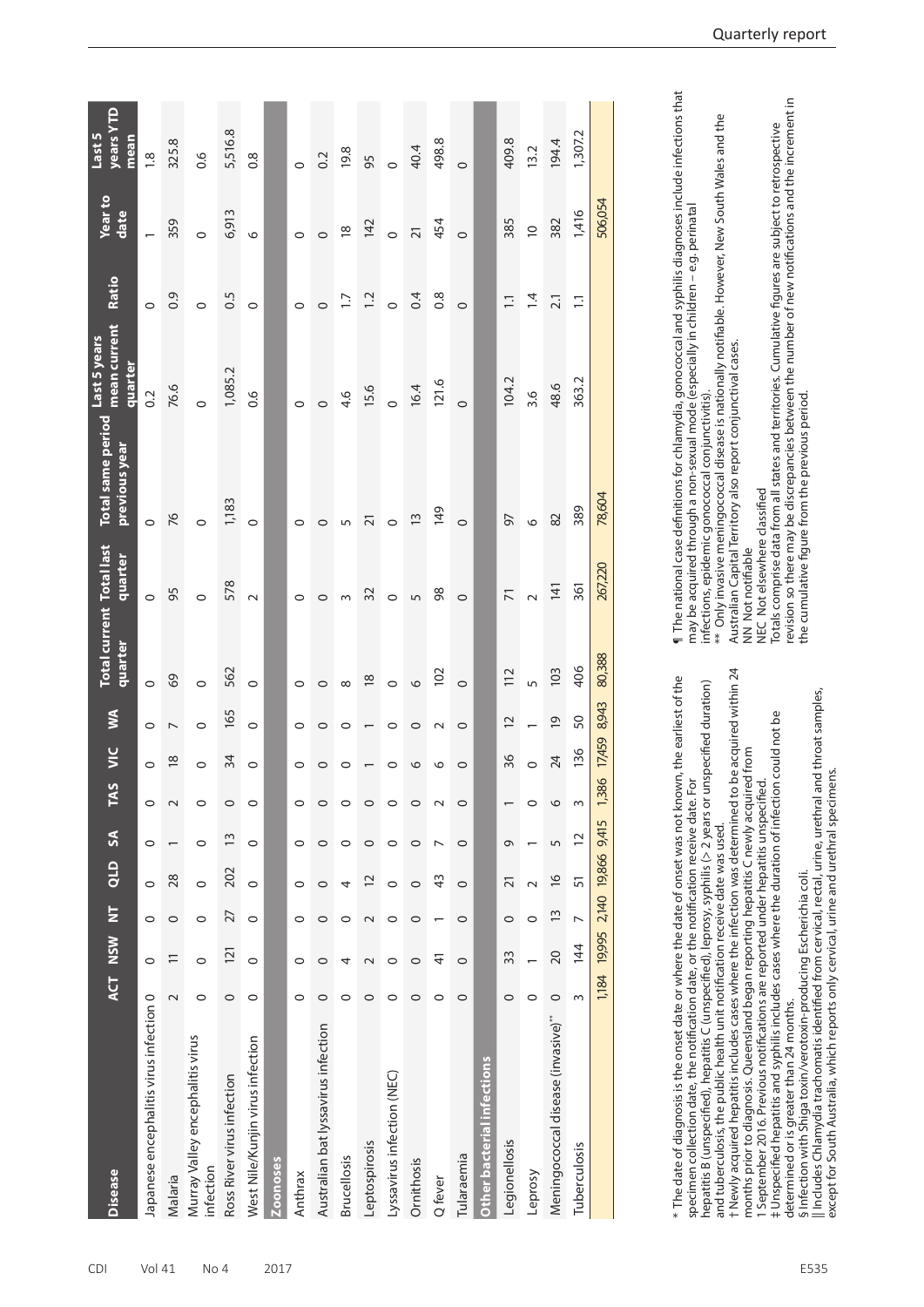## **Table 3: Notification rates of diseases, 1 October to 31 December 2017, by state or territory. (Annualised rate per 100,000 population)\*, †**

| <b>Disease</b>                                             | <b>ACT</b> | <b>NSW</b> | <b>NT</b> | <b>QLD</b> | <b>SA</b> | <b>TAS</b> | <b>VIC</b> | <b>WA</b> | <b>Australia</b> |
|------------------------------------------------------------|------------|------------|-----------|------------|-----------|------------|------------|-----------|------------------|
| <b>Bloodborne diseases</b>                                 |            |            |           |            |           |            |            |           |                  |
| Hepatitis B (newly acquired) <sup>+</sup>                  | 0.0        | 0.3        | 0.0       | 0.7        | 0.5       | 0.8        | 0.5        | 1.3       | 0.5              |
| Hepatitis B (unspecified) <sup>§</sup>                     | 16.9       | 28.6       | 47.2      | 16.6       | 16.8      | 8.5        | 26.9       | 19.7      | 23.5             |
| Hepatitis C (newly acquired) <sup>+</sup>                  | $2.0$      | 0.7        | $0.0\,$   | 7.0        | 1.4       | 3.9        | 0.7        | 5.3       | 2.6              |
| Hepatitis C (unspecified) <sup>§</sup>                     | 30.7       | 53.8       | 60.2      | 42.6       | 19.1      | 47.1       | 27.5       | 41.6      | 40.6             |
| <b>Hepatitis D</b>                                         | $0.0\,$    | 0.3        | 0.0       | 0.1        | 1.2       | 0.0        | 0.3        | 0.0       | 0.3              |
| Gastrointestinal diseases                                  |            |            |           |            |           |            |            |           |                  |
| <b>Botulism</b>                                            | 0.0        | 0.1        | 0.0       | 0.0        | 0.2       | 0.0        | 0.0        | 0.0       | 0.0              |
| Campylobacteriosis                                         | 140.8      | <b>NN</b>  | 118.8     | 176.5      | 184.2     | 170.8      | 117.0      | 145.7     | 148.2            |
| Cryptosporidiosis                                          | 2.0        | 7.0        | 27.7      | 13.0       | 6.5       | 9.3        | 15.1       | 4.4       | 10.1             |
| Haemolytic uraemic syndrome<br>(HUS)                       | 0.0        | $0.0\,$    | $0.0\,$   | 0.0        | 0.5       | 0.0        | 0.1        | 0.0       | 0.0              |
| <b>Hepatitis A</b>                                         | 0.0        | 1.1        | 0.0       | 0.6        | 3.5       | 0.0        | 2.3        | 0.2       | 1.3              |
| <b>Hepatitis E</b>                                         | 0.0        | 0.2        | 0.0       | 0.1        | 0.0       | 0.0        | 0.1        | 0.0       | 0.1              |
| Listeriosis                                                | 1.0        | 0.3        | 0.0       | 0.2        | 0.2       | 0.0        | 0.3        | 0.0       | 0.2              |
| Paratyphoid                                                | 2.0        | 0.5        | 0.0       | 0.1        | 0.5       | 0.0        | 0.5        | 0.0       | 0.4              |
| STEC <sup>II</sup>                                         | 0.0        | 0.7        | 0.0       | 0.6        | 19.8      | 0.8        | 0.8        | 3.4       | 2.3              |
| Salmonellosis                                              | 32.7       | 43.1       | 223.0     | 72.8       | 95.0      | 74.2       | 50.2       | 87.2      | 61.5             |
| Shigellosis                                                | 2.0        | 3.4        | 223.0     | 4.8        | 4.7       | 6.2        | 10.5       | 10.8      | 8.6              |
| <b>Typhoid Fever</b>                                       | 0.0        | 0.5        | 0.0       | 0.2        | 0.2       | 0.0        | 0.6        | 1.6       | 0.5              |
| <b>Quarantinable diseases</b>                              |            |            |           |            |           |            |            |           |                  |
| Avian influenza in humans (AIH)                            | 0.0        | $0.0\,$    | 0.0       | 0.0        | 0.0       | $0.0\,$    | $0.0\,$    | 0.0       | $0.0\,$          |
| Cholera                                                    | $0.0\,$    | 0.1        | 0.0       | 0.0        | $0.0\,$   | 0.0        | $0.0\,$    | 0.0       | 0.0              |
| Middle East respiratory syndrome<br>coronavirus (MERS-CoV) | 0.0        | 0.0        | 0.0       | 0.0        | $0.0\,$   | 0.0        | $0.0\,$    | 0.0       | $0.0\,$          |
| Plague                                                     | $0.0\,$    | $0.0\,$    | 0.0       | 0.0        | 0.0       | 0.0        | $0.0\,$    | 0.0       | $0.0\,$          |
| Rabies                                                     | 0.0        | $0.0\,$    | $0.0\,$   | 0.0        | $0.0\,$   | 0.0        | $0.0\,$    | 0.0       | $0.0\,$          |
| Severe acute respiratory<br>syndrome (SARS)                | $0.0\,$    | 0.0        | 0.0       | 0.0        | $0.0\,$   | 0.0        | $0.0\,$    | 0.0       | 0.0              |
| Smallpox                                                   | $0.0\,$    | $0.0\,$    | 0.0       | 0.0        | $0.0\,$   | 0.0        | $0.0\,$    | 0.0       | 0.0              |
| Viral haemorrhagic fever (NEC)                             | $0.0\,$    | $0.0\,$    | 0.0       | 0.0        | $0.0\,$   | 0.0        | $0.0\,$    | 0.0       | $0.0\,$          |
| Yellow fever                                               | 0.0        | $0.0\,$    | 0.0       | 0.0        | 0.0       | 0.0        | $0.0\,$    | 0.0       | $0.0\,$          |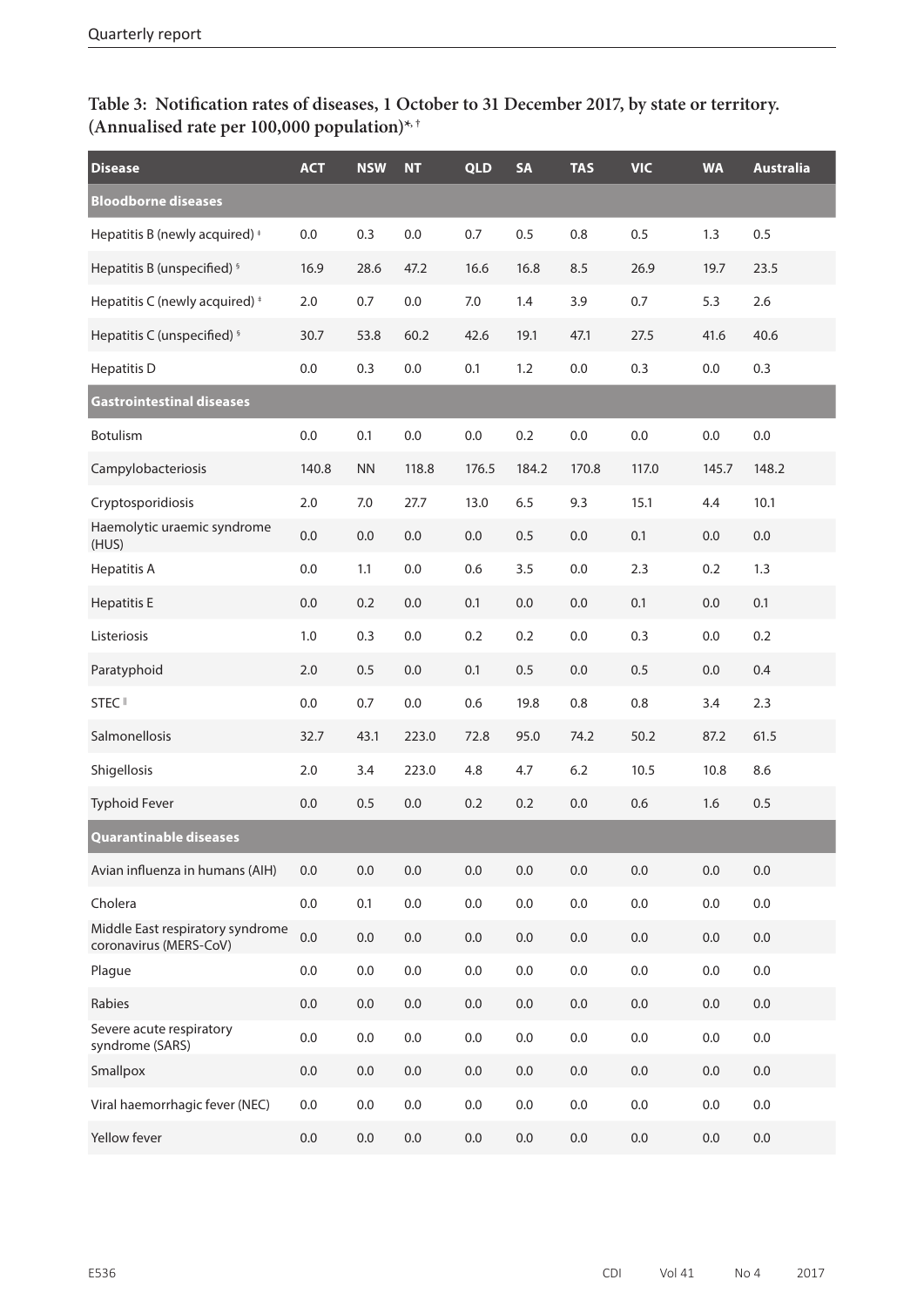| <b>Disease</b>                                     | <b>ACT</b> | <b>NSW</b> | NT      | <b>QLD</b> | <b>SA</b> | <b>TAS</b> | <b>VIC</b> | <b>WA</b> | <b>Australia</b> |
|----------------------------------------------------|------------|------------|---------|------------|-----------|------------|------------|-----------|------------------|
| <b>Sexually transmissible infections</b>           |            |            |         |            |           |            |            |           |                  |
| Chlamydial infection 1.**                          | 365.8      | 370.6      | 1,103.6 | 453.5      | 319.4     | 262.0      | 190.6      | 422.4     | 348.1            |
| Donovanosis                                        | 0.0        | 0.0        | 0.0     | 0.0        | 0.0       | 0.0        | 0.0        | 0.0       | 0.0              |
| Gonococcal infection**                             | 72.4       | 117.1      | 743.9   | 94.0       | 72.9      | 18.5       | 113.8      | 101.0     | 110.3            |
| Syphilis < 2 years **                              | 7.9        | 13.7       | 131.8   | 20.6       | 9.3       | 1.5        | 21.0       | 13.6      | 17.5             |
| Syphilis > 2 years or unspecified<br>duration 5,** | 2.0        | 7.1        | 35.8    | 5.6        | 4.9       | 0.0        | 12.0       | 7.5       | 8.0              |
| Syphilis congenital                                | 0.0        | 0.1        | 0.0     | 0.1        | 0.0       | 0.0        | 0.0        | 0.0       | $0.0\,$          |
| Vaccine preventable diseases                       |            |            |         |            |           |            |            |           |                  |
| Diphtheria                                         | 0.0        | 0.0        | 0.0     | 0.1        | 0.0       | 0.0        | 0.1        | 0.2       | 0.0              |
| Haemophilus influenzae type b                      | 0.0        | 0.2        | 1.6     | 0.1        | 0.0       | 0.0        | 0.0        | 0.0       | 0.1              |
| Influenza (laboratory confirmed)                   | 269.7      | 254.6      | 363.0   | 428.6      | 991.9     | 240.3      | 296.6      | 228.8     | 350.6            |
| <b>Measles</b>                                     | 2.0        | 0.2        | 0.0     | 0.0        | 0.0       | 0.0        | 0.2        | 0.0       | 0.1              |
| <b>Mumps</b>                                       | 0.0        | 1.9        | 43.9    | 11.4       | 0.7       | 1.5        | 0.6        | 0.8       | 3.7              |
| Pertussis                                          | 22.8       | 56.0       | 52.1    | 27.8       | 84.1      | 11.6       | 33.5       | 64.4      | 45.9             |
| Pneumococcal disease (invasive)                    | 8.9        | 7.4        | 22.8    | 4.9        | 10.0      | 9.3        | 6.9        | $5.0$     | 6.9              |
| Poliovirus infection                               | 0.0        | 0.0        | 0.0     | 0.0        | 0.0       | 0.0        | 0.0        | 0.0       | 0.0              |
| Rotavirus                                          | 0.0        | 38.2       | 11.4    | 43.5       | 130.3     | 67.2       | 0.0        | 15.2      | 33.3             |
| Rubella                                            | 0.0        | 0.1        | 0.0     | 0.0        | 0.0       | 0.0        | 0.0        | 0.0       | 0.0              |
| Rubella congenital                                 | 0.0        | 0.0        | 0.0     | 0.0        | 0.0       | 0.0        | $0.0\,$    | 0.0       | $0.0\,$          |
| <b>Tetanus</b>                                     | 0.0        | 0.0        | 0.0     | 0.1        | 0.0       | 0.0        | 0.0        | 0.0       | 0.0              |
| Varicella zoster (chickenpox)                      | 41.6       | <b>NN</b>  | 27.7    | 15.0       | 31.3      | 10.0       | 22.6       | 27.8      | 22.2             |
| Varicella zoster (shingles)                        | 81.3       | <b>NN</b>  | 154.6   | 45.7       | 154.6     | 80.4       | 43.2       | 79.4      | 64.9             |
| Varicella zoster (unspecified)                     | 48.6       | <b>NN</b>  | 1.6     | 112.5      | 21.7      | 33.2       | 115.5      | 62.7      | 90.7             |
| <b>Vectorborne diseases</b>                        |            |            |         |            |           |            |            |           |                  |
| Barmah Forest virus infection                      | 0.0        | 1.1        | 3.3     | 5.3        | 0.2       | $0.0\,$    | 0.1        | 2.5       | 1.8              |
| Chikungunya virus infection                        | 0.0        | 0.5        | $0.0\,$ | 0.2        | $0.0\,$   | 0.0        | 0.6        | 0.3       | 0.4              |
| Dengue virus infection                             | 15.9       | 4.5        | 4.9     | 3.0        | 1.4       | 3.1        | 2.5        | 5.2       | 3.7              |
| Flavivirus infection (unspecified)                 | 0.0        | 0.0        | $0.0\,$ | 0.1        | $0.0\,$   | 0.0        | $0.0\,$    | $0.0\,$   | 0.0              |
| Japanese encephalitis virus<br>infection           | 0.0        | 0.0        | 0.0     | 0.0        | 0.0       | 0.0        | $0.0\,$    | 0.0       | 0.0              |
| Malaria                                            | 2.0        | 0.6        | $0.0\,$ | 2.3        | 0.2       | 1.5        | 1.2        | 1.1       | 1.1              |
| Murray Valley encephalitis virus<br>infection      | 0.0        | 0.0        | 0.0     | 0.0        | $0.0\,$   | 0.0        | $0.0\,$    | 0.0       | $0.0\,$          |
| Ross River virus infection                         | 0.0        | 6.3        | 43.9    | 16.7       | 3.0       | 0.0        | 2.2        | 25.8      | 9.3              |